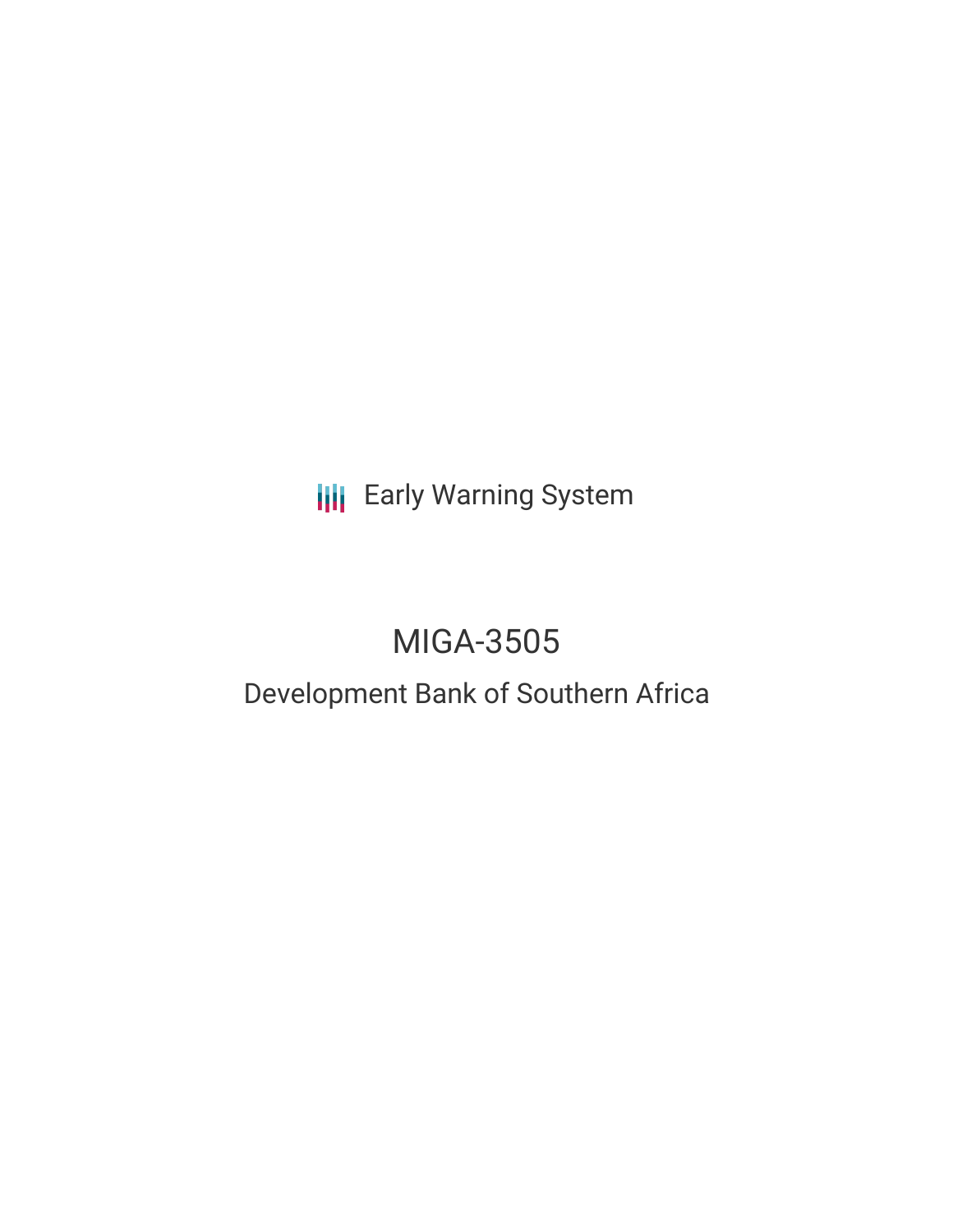#### **Quick Facts**

| <b>Countries</b>               | South Africa                                    |
|--------------------------------|-------------------------------------------------|
| <b>Financial Institutions</b>  | Multilateral Investment Guarantee Agency (MIGA) |
| <b>Status</b>                  | Proposed                                        |
| <b>Bank Risk Rating</b>        | FI                                              |
| <b>Voting Date</b>             | 2016-07-22                                      |
| <b>Borrower</b>                | Standard Chartered Bank, UK                     |
| <b>Sectors</b>                 | Finance                                         |
| <b>Investment Amount (USD)</b> | \$361.00 million                                |
| <b>Project Cost (USD)</b>      | \$361.00 million                                |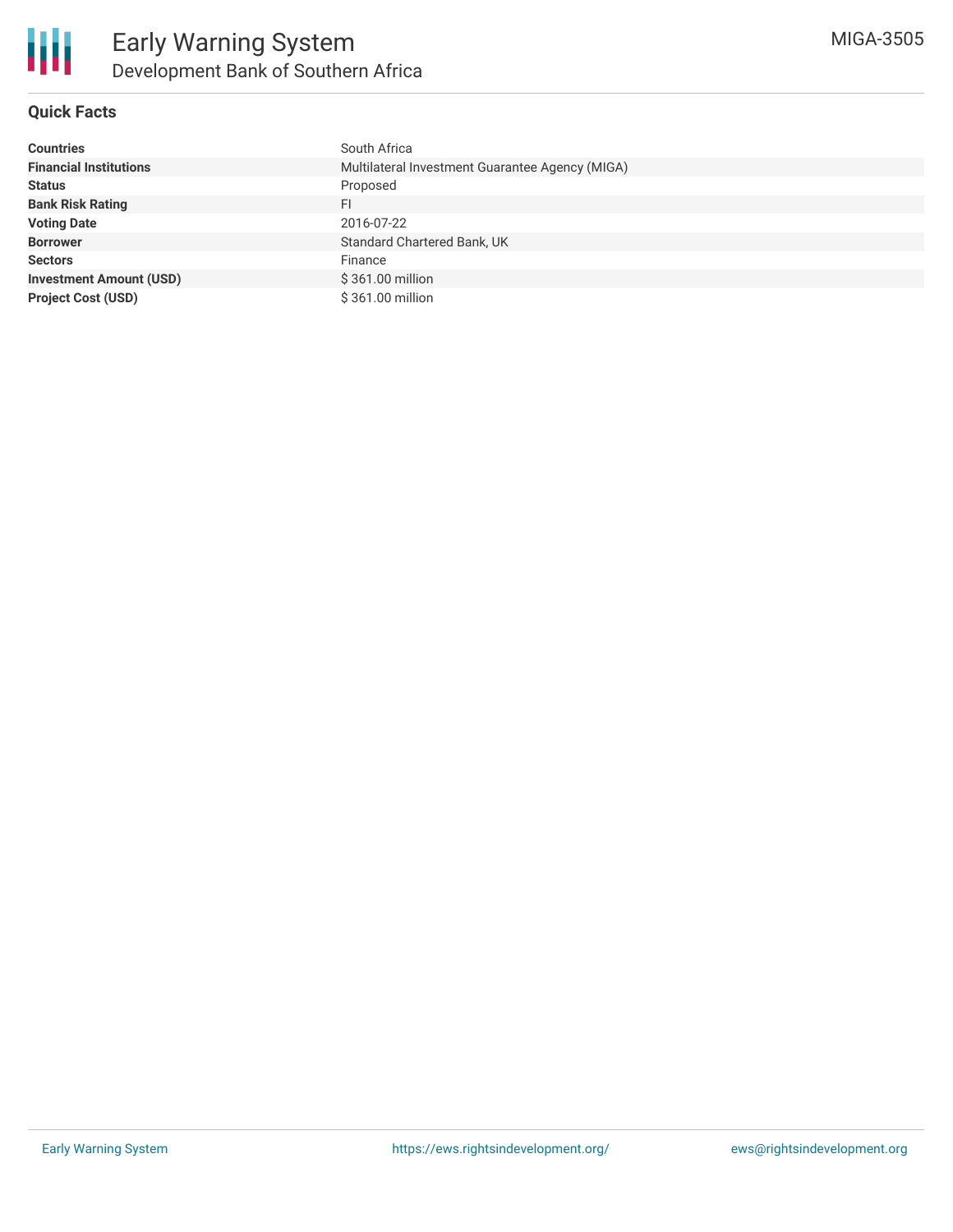

### **Project Description**

This summary covers a non-shareholder loan by Standard Chartered Bank of the United Kingdom, and other financial institutions still to be identified, to the Development Bank of Southern Africa (DBSA). Standard Chartered, and other financial institutions still to be identified, have applied for a MIGA guarantee of up to \$361 million for a period of up to 11 years against the risk of non-honoring of financial obligations by a state-owned enterprise. This proposed project involves the expansion of lending by DBSA, a wholly-owned financial institution of the government of South Africa. As the key implementing agency for South Africa's National Development Plan, DBSA supports economic growth and development in the country and the broader Southern African Development Community. MIGA's support will allow DBSA to expand its US dollar lending portfolio, primarily in infrastructure.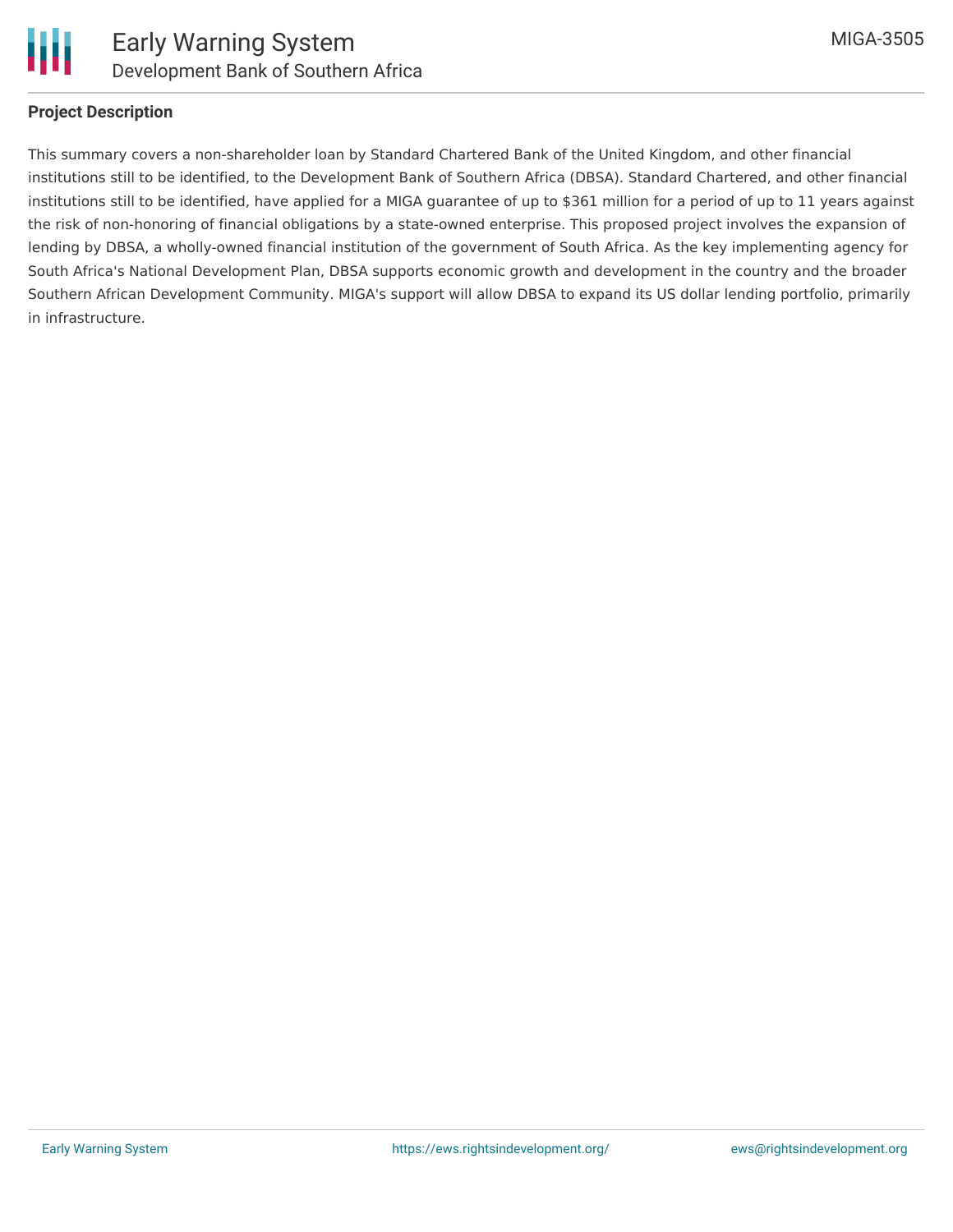### **Investment Description**

Multilateral Investment Guarantee Agency (MIGA)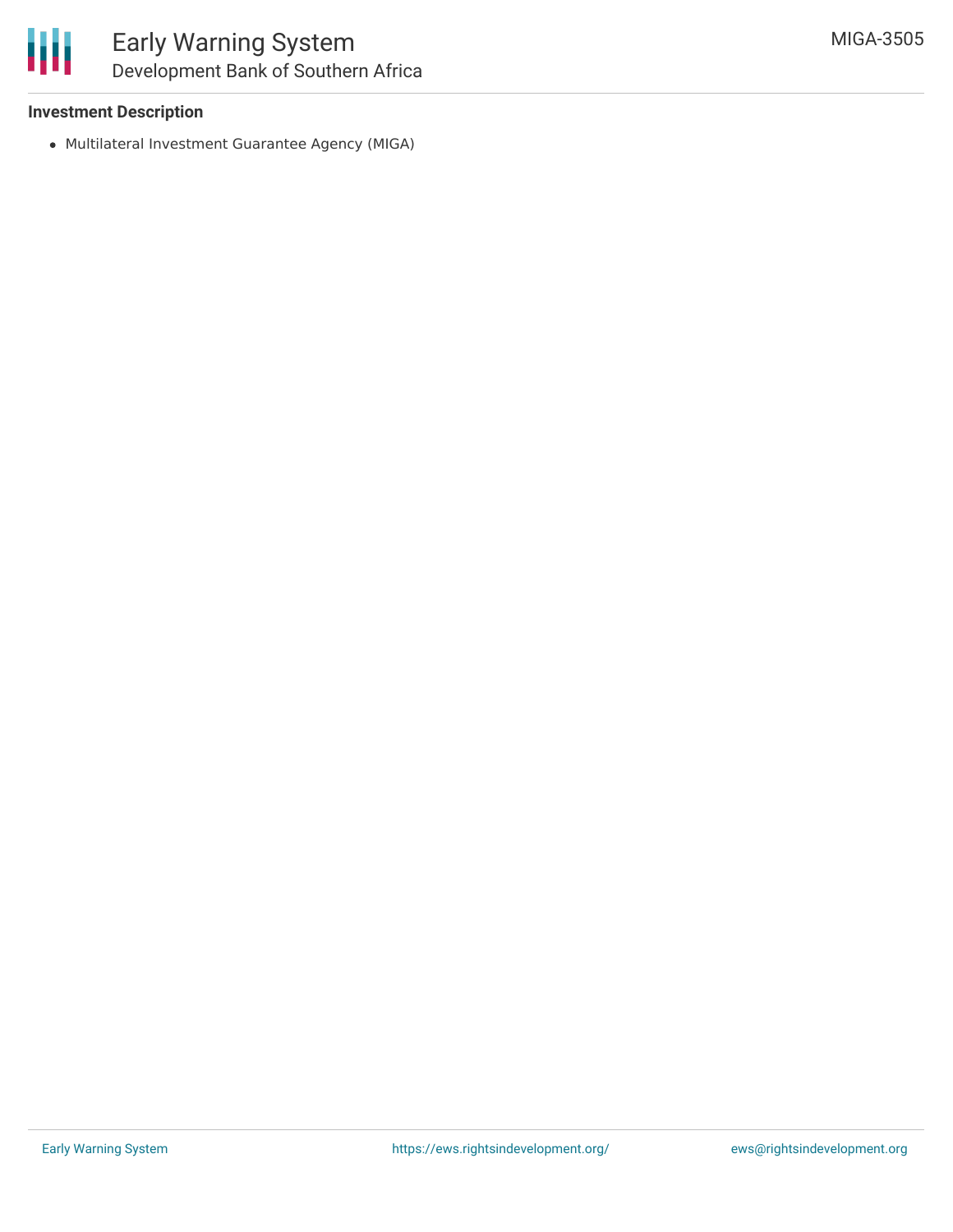

### **Contact Information**

#### ACCOUNTABILITY MECHANISM OF MIGA

The Compliance Advisor Ombudsman (CAO) is the independent complaint mechanism and fact-finding body for people who believe they are likely to be, or have been, adversely affected by an IFC or MIGA- financed project. If you submit a complaint to the CAO, they may assist you in resolving a dispute with the company and/or investigate to assess whether the IFC is following its own policies and procedures for preventing harm to people or the environment. If you want to submit a complaint electronically, you can email the CAO at CAO@worldbankgroup.org. You can learn more about the CAO and how to file a complaint at http://www.cao-ombudsman.org/